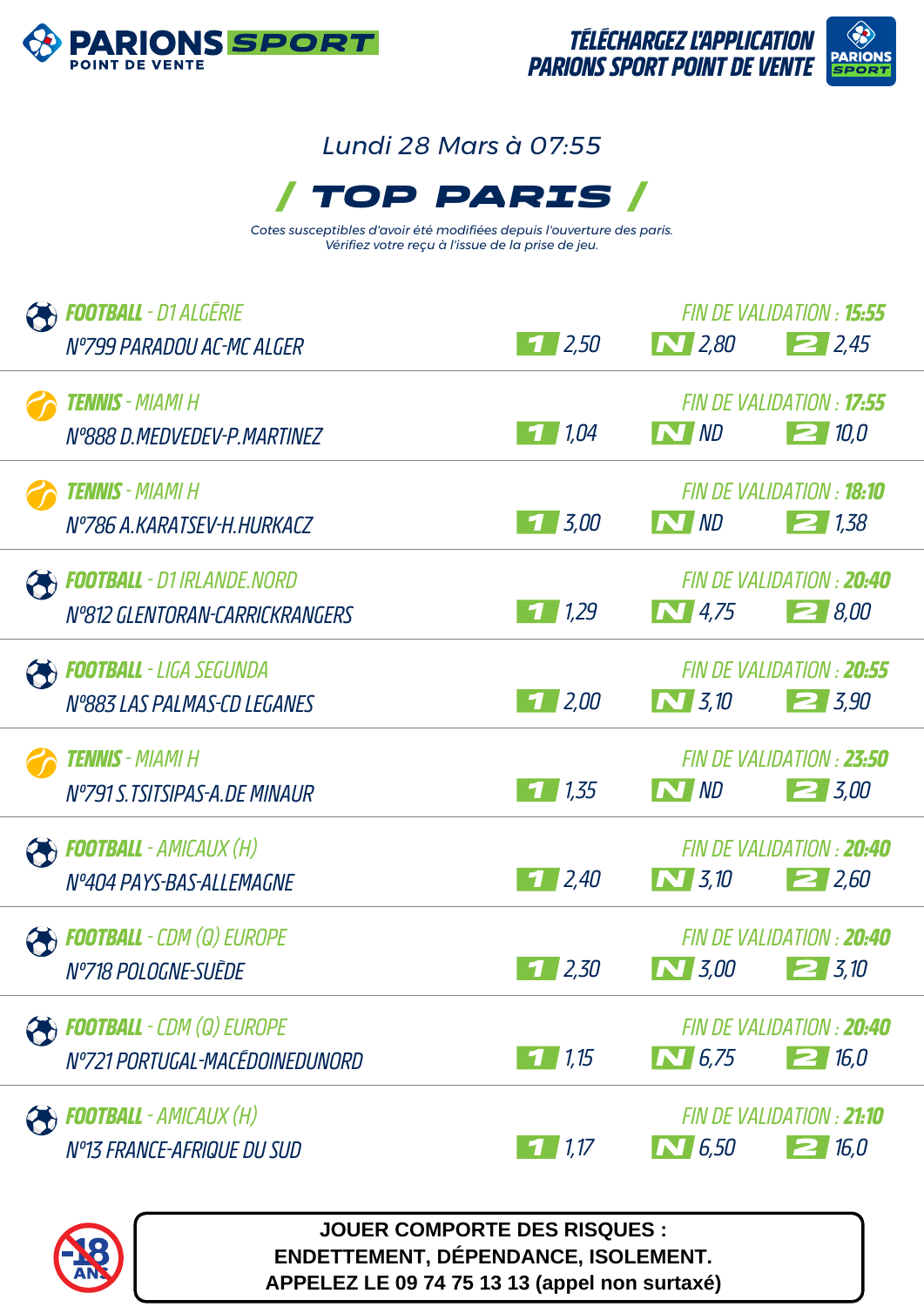

## *Lundi 28 Mars à 07:55*



*Cotes susceptibles d'avoir été modifiées depuis l'ouverture des paris. Vérifiez votre reçu à l'issue de la prise de jeu.*

|                            | HORAIRE                                   |                                    |                   |                 | <b>PARI HANDICAP</b>                 |  | <b>PARI MI-TEMPS</b>                                            |    |     |  |
|----------------------------|-------------------------------------------|------------------------------------|-------------------|-----------------|--------------------------------------|--|-----------------------------------------------------------------|----|-----|--|
| <b>SPORT / COMPÉTITION</b> | <i><b>FIN DE</b></i><br><i>VALIDATION</i> | <b>MATCH</b>                       | N°                | 1N <sub>2</sub> | <b>Nº</b> <i>VALEUR</i><br>[EQ1:EQ2] |  | 1N <sub>2</sub>                                                 | N° | 1N2 |  |
| <b>Lundi 28 Mars</b>       |                                           |                                    |                   |                 |                                      |  |                                                                 |    |     |  |
| Miami H                    |                                           | 16:55 J.Brooksby-R.Bautista        | 787 1,69 nd 2,10  |                 |                                      |  |                                                                 |    |     |  |
|                            |                                           | 17:55 D.Medvedev-P.Martinez        | 888 1,04 nd 10,0  |                 |                                      |  |                                                                 |    |     |  |
|                            |                                           | 18:10 A.Karatsev-H.Hurkacz         | 786 3,00 nd 1,38  |                 |                                      |  |                                                                 |    |     |  |
|                            |                                           | 18:10 L.Harris-Y.Nishioka          | 788 1,56 nd 2,30  |                 |                                      |  |                                                                 |    |     |  |
|                            |                                           | 19:30 M.Cilic-C.Alcaraz            | 789 4,60 nd 1,19  |                 |                                      |  |                                                                 |    |     |  |
|                            |                                           | 20:45 S.Korda-M.Kecmanovic         | 790 2,00 nd 1,71  |                 |                                      |  |                                                                 |    |     |  |
|                            |                                           | 20:50 TH. Fritz-T. Paul            | 792 1,58 nd 2,20  |                 |                                      |  |                                                                 |    |     |  |
|                            |                                           | 23:50 S.Tsitsipas-A.De Minaur      | 791 1,35 nd 3,00  |                 |                                      |  |                                                                 |    |     |  |
| <b>MiamiF</b>              |                                           | 16:55 D.Saville-L.Bronzetti        | 784 1,24 nd 3,90  |                 |                                      |  |                                                                 |    |     |  |
|                            |                                           | 16:55 DR.Collins-O.Jabeur          | 785 1,80 nd 1,90  |                 |                                      |  |                                                                 |    |     |  |
|                            |                                           | 19:15 A.Riske-N.Osaka              | 782 3,60 nd 1,28  |                 |                                      |  |                                                                 |    |     |  |
|                            |                                           | 19:30 A.Sasnovich-B.Bencic         | 783 2,30 nd 1,57  |                 |                                      |  |                                                                 |    |     |  |
|                            |                                           | 22:05 J. Pegula-A. Kalinina        | 10 1,34 nd 3,00   |                 |                                      |  |                                                                 |    |     |  |
| Higa Segunda               |                                           | 20:55 Las Palmas-CD Leganes        |                   |                 |                                      |  | 883 2,00 3,10 3,90 349 [0:1] 3,65 3,60 1,76 350 2,40 1,87 4,10  |    |     |  |
| <b>Mardi 29 Mars</b>       |                                           |                                    |                   |                 |                                      |  |                                                                 |    |     |  |
| <b>OLDN</b>                |                                           | 15:55 Kazakhstan-Moldavie          |                   |                 |                                      |  | 474 2,20 2,90 3,50 475 [0:2] 11,5 5,90 1,16 478 2,70 1,73 3,95  |    |     |  |
|                            |                                           | 17:55 Chypre-Estonie               |                   |                 |                                      |  | 479 2,60 2,80 2,80 275 [2:0] 1,08 7,20 18,0 483 3,20 1,69 3,35  |    |     |  |
|                            |                                           | CDM (Q) Europe 20:40 Pologne-Suède |                   |                 |                                      |  | 718 2,30 3,00 3,10 413 [1:0] 1,34 4,35 7,10 720 2,90 1,77 3,45  |    |     |  |
|                            |                                           | 20:40 Portugal-MacédoineduNord     |                   |                 |                                      |  | 721 1,15 6,75 16,0 416 [0:3] 4,65 4,70 1,44 723 1,48 2,35 10,5  |    |     |  |
| CDM (Q) AFC                |                                           | 12:30 Japon-Viêt-Nam               |                   |                 |                                      |  | 819 1,10 6,35 15,0 252 [0:4] 6,10 5,40 1,18 821 1,40 2,50 11,5  |    |     |  |
|                            |                                           | 13:25 Iran-Liban                   |                   |                 |                                      |  | 822 1,24 4,50 9,90 255 [0:2] 3,10 3,45 1,71 824 1,64 2,10 8,70  |    |     |  |
|                            |                                           | 15:40 Em.Arabes Unis-Corée du Sud  |                   |                 |                                      |  | 825 3,70 3,25 1,78 257 [0:1] 8,20 4,40 1,18 827 4,15 1,90 2,30  |    |     |  |
|                            |                                           | 15:40 Syrie-Irak                   |                   |                 |                                      |  | 828 3,30 2,75 2,10 259 [2:0] 1,12 4,90 9,50 830 4,05 1,70 2,75  |    |     |  |
|                            |                                           | 17:55 Oman-Chine                   |                   |                 |                                      |  | 831 1,78 3,15 4,00 261 [0:2] 7,10 4,40 1,20 833 2,40 1,78 4,55  |    |     |  |
|                            |                                           | 19:55 ArabieSaoudite-Australie     |                   |                 |                                      |  | 834 2,40 2,90 2,65 263 [1:0] 1,34 3,75 5,40 836 2,95 1,82 3,20  |    |     |  |
| CDM (Q) CAF                |                                           | 18:55 Nigéria-Ghana                |                   |                 |                                      |  | 837 2,05 2,75 3,80 266 [1:0] 1,18 4,05 9,60 843 2,70 1,64 4,55  |    |     |  |
|                            |                                           | 18:55 Sénégal-Egypte               |                   |                 |                                      |  | 844 1,86 2,80 4,30 268 [1:0] 1,14 4,25 11,5 846 2,55 1,63 5,10  |    |     |  |
|                            |                                           | 21:25 Algérie-Cameroun             |                   |                 |                                      |  | 847 2,05 2,75 3,70 270 [0:2] 9,30 4,75 1,13 849 2,70 1,67 4,40  |    |     |  |
|                            |                                           | 21:25 Maroc-Rép.Dém.Congo          |                   |                 |                                      |  | 850 1,50 3,50 5,80 272 [0:3] 9,70 5,60 1,09 852 2,00 1,89 5,80  |    |     |  |
| <b>Amicaux (H)</b>         |                                           | 17:55 Danemark-Serbie              |                   |                 |                                      |  | 398 1,82 3,20 4,00 399 [0:1] 3,40 3,55 1,84 403 2,30 1,89 4,20  |    |     |  |
|                            |                                           | 20:40 Pays-Bas-Allemagne           |                   |                 |                                      |  | 404 2,40 3,10 2,60 405 [0:1] 4,90 4,20 1,47 409 2,80 1,97 2,95  |    |     |  |
|                            |                                           | 20:40 Pays de Galles-Rép. Tchèque  |                   |                 |                                      |  | 975 2,30 3,00 2,75 505 [0:1] 5,00 3,90 1,51 509 2,85 1,84 3,25  |    |     |  |
|                            |                                           | 20:40 Turquie-Italie               |                   |                 |                                      |  | 974 3,70 3,30 1,83 510 [3:0] 1,07 8,30 16,0 514 3,95 1,95 2,30  |    |     |  |
|                            |                                           | 21:10 France-Afrique du Sud        |                   |                 |                                      |  | 13 1,17 6,50 16,0 14 [0:1] 1,54 3,80 4,80 15 1,47 2,35 10,5     |    |     |  |
| Miami H                    |                                           | 16:55 C.Ruud-C.Norrie              | 12 1,69 nd 1,90   |                 |                                      |  |                                                                 |    |     |  |
| <b>MiamiF</b>              |                                           | 02:55 P.Badosa-L.Fruhvirtova       | 522 1,12 nd 5,20  |                 |                                      |  |                                                                 |    |     |  |
| <b>ANBA</b>                |                                           | 00:55 CHA Hornets-DEN Nuggets      |                   |                 |                                      |  | 242 2,45 14,0 1,62 515 [3:0] 1,85 14,0 1,85 498 2,05 21,0 1,64  |    |     |  |
|                            |                                           | 00:55 CLE Cavaliers-ORL Magic      |                   |                 |                                      |  | 243 1,20 16,0 4,90 516 [0:10] 1,85 14,0 1,85 499 1,30 23,0 3,05 |    |     |  |
|                            |                                           | 00:55 IND Pacers-ATL Hawks         |                   |                 |                                      |  | 244 3,45 14,0 1,36 517 [7:0] 1,85 14,0 1,85 501 2,45 21,0 1,47  |    |     |  |
|                            |                                           | 01:25 MIA Heat-SAC Kings           | 245 1,09 20,07,50 |                 |                                      |  |                                                                 |    |     |  |
|                            |                                           |                                    |                   |                 |                                      |  |                                                                 |    |     |  |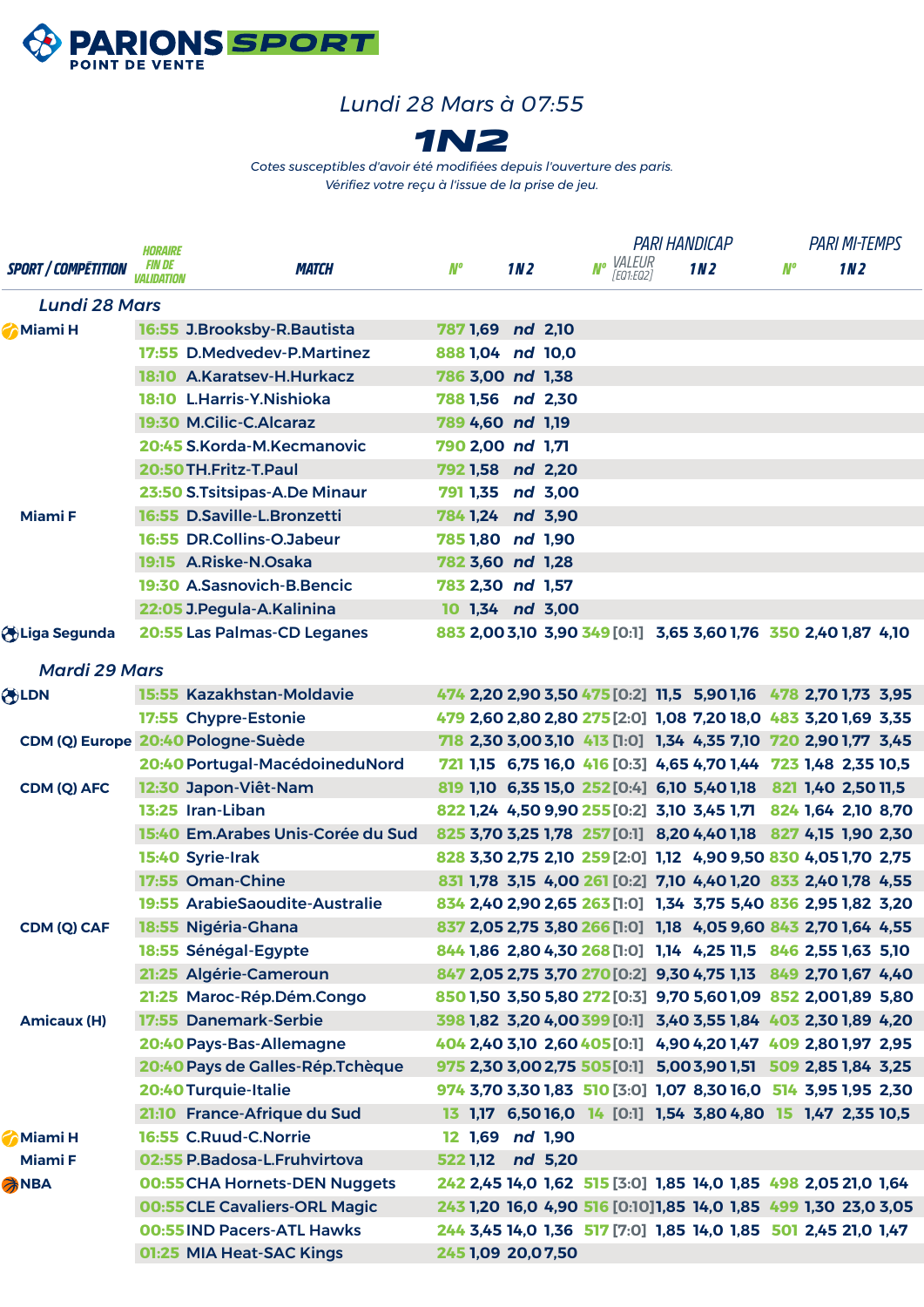| <b>Mardi 29 Mars</b>    |                                              |                                             |                                                                |  |  |  |
|-------------------------|----------------------------------------------|---------------------------------------------|----------------------------------------------------------------|--|--|--|
| <b>ANBA</b>             | 01:25 NY Knicks-CHI Bulls                    |                                             | 246 2,70 14,0 1,53 518 [4:0] 1,85 14,0 1,85 500 2,15 21,0 1,59 |  |  |  |
|                         | 01:25 TOR Raptors-BOS Celtics                | 247 2,20 14,0 1,79                          | 497 1,94 20,01,74                                              |  |  |  |
|                         | 01:55 HOU Rockets-SA Spurs                   |                                             | 248 3,25 14,0 1,39 519 [6:0] 1,85 14,0 1,85 502 2,35 21,0 1,50 |  |  |  |
|                         | 01:55 MEM Grizzlies-GS Warriors              |                                             | 249 1,25 16,0 4,40 520 [0:8] 1,85 14,0 1,85 503 1,37 22,0 2,75 |  |  |  |
|                         | 03:55 POR TBlazers-OKC Thunder               |                                             | 250 2,25 14,0 1,76 521 [3:0] 1,85 14,0 1,85 504 1,96 21,0 1,72 |  |  |  |
| <b>Euroleague H</b>     | 19:55 Fenerbahçe-Alba Berlin                 | 495 1,29 16,0 3,70                          | 496 1,40 19,0 2,70                                             |  |  |  |
| $\leq$ NHL              | 00:55 Washington-Carolina                    | 251 2,65 4,20 2,15 460 [1:0] 1,57 6,60 2,55 |                                                                |  |  |  |
|                         | 01:25 St.Louis-Vancouver                     | 380 2,10 4,20 2,75 472 [2:0] 1,19 7,90 4,75 |                                                                |  |  |  |
|                         | 02:25 Chicago-Buffalo                        | 381 1,97 4,20 2,90                          |                                                                |  |  |  |
|                         | 03:25 Edmonton-Arizona                       | 382 1,41 5,05 5,60                          |                                                                |  |  |  |
|                         | 04:25 Los Angeles-Seattle                    | 383 1,69 4,50 3,75 490 [2:0] 1,10 8,90 6,40 |                                                                |  |  |  |
| <b>Mercredi 30 Mars</b> |                                              |                                             |                                                                |  |  |  |
|                         | COM Q CONMEBOL 01:25 Bolivie-Brésil          |                                             | 419 5,60 4,15 1,48 420 [3:0] 1,17 6,50 9,10 424 5,10 2,10 1,88 |  |  |  |
|                         | 01:25 Chili-Uruguay                          |                                             | 425 2,15 3,20 3,20 426 [0:1] 4,05 3,85 1,64 430 2,55 1,92 3,50 |  |  |  |
|                         | 01:25 Equateur-Argentine                     |                                             | 431 3,80 3,10 1,96 432 [1:0] 1,74 3,45 3,90 435 4,15 1,78 2,50 |  |  |  |
|                         | 01:25 Pérou-Paraguay                         |                                             | 436 1,50 3,70 6,30 437 [0:1] 2,55 3,25 2,40 441 1,98 1,90 6,00 |  |  |  |
|                         | 01:25 Venezuela-Colombie                     |                                             | 442 4,60 3,50 1,69 443 [0:1] 12,0 5,60 1,16 447 4,65 1,92 2,15 |  |  |  |
| <b>D1 Australie</b>     | 10:00 Brisbane Roar-Wellington               |                                             | 448 2,20 3,10 2,70 451 [1:0] 1,32 4,00 5,20 455 2,65 1,97 3,15 |  |  |  |
|                         | 10:00 Sydney FC-Macarthur FC                 |                                             | 456 1,60 3,60 4,30 457 [0:3] 8,40 5,80 1,10 464 2,00 2,15 4,20 |  |  |  |
|                         | 12:35 Perth Glory-Newcastle Utd              |                                             | 465 2,20 3,20 2,75 466 [0:2] 7,40 5,10 1,15 473 2,55 2,05 3,10 |  |  |  |
|                         | Champ. League H 18:40 Elverum-Paris SG       | 884 5,80 13,0 1,15                          |                                                                |  |  |  |
|                         | 20:40 Flensburg-Pick Szeged                  | 885 1,46 8,25 3,10                          |                                                                |  |  |  |
| <b>Jeudi 31 Mars</b>    |                                              |                                             |                                                                |  |  |  |
|                         | Champ. League H 18:40 Vardar Skopje-Veszprem | 886 5,20 11,0 1,19                          |                                                                |  |  |  |
|                         | 20:40 FC Porto-Montpellier                   | 887 2,05 7,25 2,05                          |                                                                |  |  |  |
|                         |                                              |                                             |                                                                |  |  |  |
| <b>Vendredi 1 Avril</b> |                                              |                                             |                                                                |  |  |  |
| <b>Bundesliga 1</b>     | 20:25 Union Berlin-Cologne                   |                                             | 36 2,30 3,30 3,05 37 [0:1] 4,25 3,85 1,51 38 2,70 1,95 3,20    |  |  |  |
| <b>Samedi 2 Avril</b>   |                                              |                                             |                                                                |  |  |  |
| <b>OBLI Uber Eats</b>   | <b>16:55 Nice-Rennes</b>                     |                                             | 620 3,00 3,20 2,30 16 [1:0] 1,53 3,85 4,05 17 3,25 1,97 2,60   |  |  |  |
|                         | <b>18:55 Lille-Bordeaux</b>                  |                                             | 621 1,48 4,20 6,00 18 [0:1] 2,25 3,40 2,40 19 1,87 2,10 5,30   |  |  |  |
|                         | 20:55 St Etienne-Marseille                   |                                             | 622 3,40 3,30 2,10 20 [1:0] 1,63 3,60 3,70 21 3,60 1,93 2,50   |  |  |  |
| <b>Ligue 2 BKT</b>      | <b>14:55 Toulouse-Paris FC</b>               |                                             | 99 1,74 3,40 4,30 100 [0:1] 2,85 3,40 1,81 101 2,15 2,00 4,15  |  |  |  |
|                         | <b>18:55 Bastia-Auxerre</b>                  |                                             | 102 2,65 3,10 2,50 103 [1:0] 1,38 3,75 4,85 104 3,001,88 3,00  |  |  |  |
|                         | 18:55 Caen-Dunkerque                         |                                             | 105 1,58 3,60 5,30 106 [0:1] 2,60 3,05 2,05 107 2,10 1,90 5,10 |  |  |  |
|                         | 18:55 Dijon-Grenoble                         |                                             | 108 1,71 3,30 4,90 109 [0:1] 2,85 3,15 1,87 110 2,20 1,88 4,80 |  |  |  |
|                         | 18:55 Nîmes-Guingamp                         |                                             | 111 2,35 2,95 3,00 112 [0:1] 4,65 3,55 1,42 113 2,90 1,79 3,35 |  |  |  |
|                         | 18:55 Pau-Le Havre                           |                                             | 114 2,30 2,90 3,10 115 [0:1] 4,55 3,45 1,45 116 2,85 1,76 3,50 |  |  |  |
|                         | <b>18:55 Quevilly Rouen-Sochaux</b>          |                                             | 117 3,60 3,05 2,05 118 [1:0] 1,57 3,30 3,85 119 3,90 1,78 2,60 |  |  |  |
|                         | 18:55 Rodez-Niort                            |                                             | 120 2,45 2,85 2,90 121 [0:1] 5,30 3,50 1,38 122 3,15 1,70 3,45 |  |  |  |
|                         | <b>18:55 Valenciennes-Amiens</b>             |                                             | 123 2,40 3,00 2,80 124 [0:1] 4,75 3,65 1,40 125 2,95 1,84 3,15 |  |  |  |
|                         | Premier League 13:25 Liverpool-Watford       |                                             | 129 1,11 8,60 17,0 130 [0:1] 1,34 4,75 5,90 131 1,34 2,85 9,70 |  |  |  |
|                         | 15:55 Brighton Hove-Norwich                  |                                             | 132 1,46 4,15 6,80 133 [0:1] 2,30 3,35 2,55 134 1,87 2,00 5,90 |  |  |  |
|                         | 15:55 Burnley-Man. City                      |                                             | 135 11,0 6,25 1,21 136 [1:0] 4,05 3,85 1,60 137 8,002,45 1,51  |  |  |  |
|                         | <b>15:55 Chelsea-Brentford</b>               |                                             | 138 1,34 4,80 8,70 139 [0:1] 1,95 3,45 3,05 140 1,70 2,15 6,80 |  |  |  |
|                         | 15:55 Leeds Utd-Southampton                  |                                             | 141 2,30 3,50 2,75 142 [0:1] 4,15 4,20 1,54 143 2,60 2,10 2,95 |  |  |  |
|                         | 15:55 Wolverhampton-Aston Villa              |                                             | 144 2,80 3,00 2,50 145 [1:0] 1,46 4,00 5,10 146 3,15 1,85 2,90 |  |  |  |
|                         | 18:25 Man. United-Leicester                  |                                             | 147 1,51 4,45 5,40 148 [0:1] 2,25 3,75 2,40 149 1,85 2,25 4,65 |  |  |  |
| <b>Liga Primera</b>     | 13:55 Getafe-Majorque                        |                                             | 63 2,10 2,90 3,80 64 [0:1] 4,00 3,40 1,62 65 2,60 1,75 4,15    |  |  |  |
|                         | 16:10 Levante-Villarreal                     |                                             | 66 3,50 3,50 1,95 67 [1:0] 1,72 3,65 3,25 68 3,60 2,05 2,30    |  |  |  |
|                         | 18:25 Celta Vigo-Real Madrid                 |                                             | 69 3.80 3.50 1.88 70 1.01 1.78 3.60 3.15 71 3.80 2.00 2.25     |  |  |  |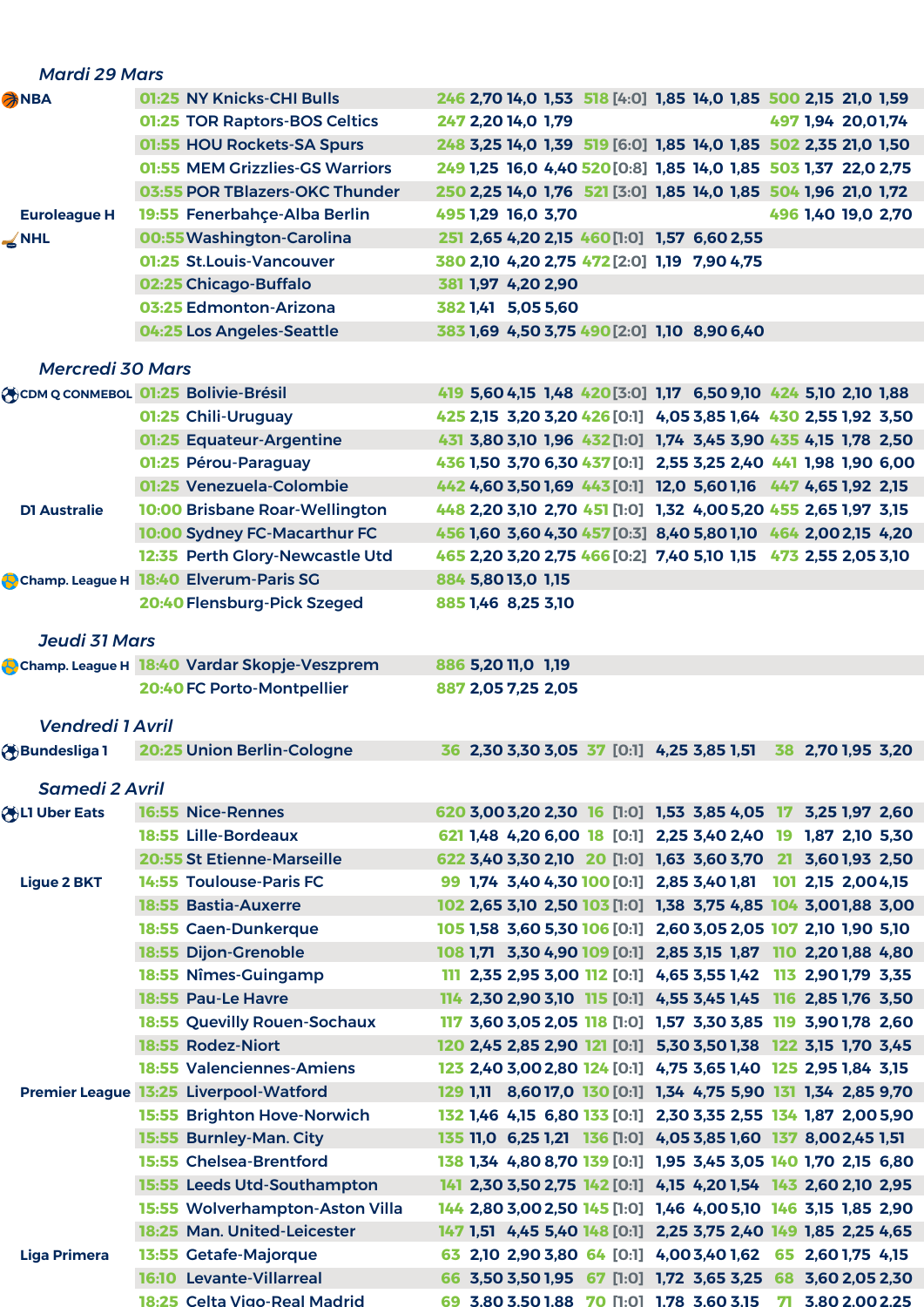



## *LOTO FOOT 7 N°73*

*LISTES OFFICIELLES - FORMULE 1/N/2 LUNDI 28 MARS 2022 JUSQU'À 20H40*



*Liga Segunda N° 1 - D1 Irlande.Nord N° 2 - D1 Colombie N° 3 - 4 CDM (Q) AFC N° 5 - 6 - 7 MISEZ POUR*

*1€ SEULEMENT*



**JOUER COMPORTE DES RISQUES : ENDETTEMENT, ISOLEMENT, DÉPENDANCE. APPELEZ LE 09 74 75 13 13 (appel non surtaxé)**